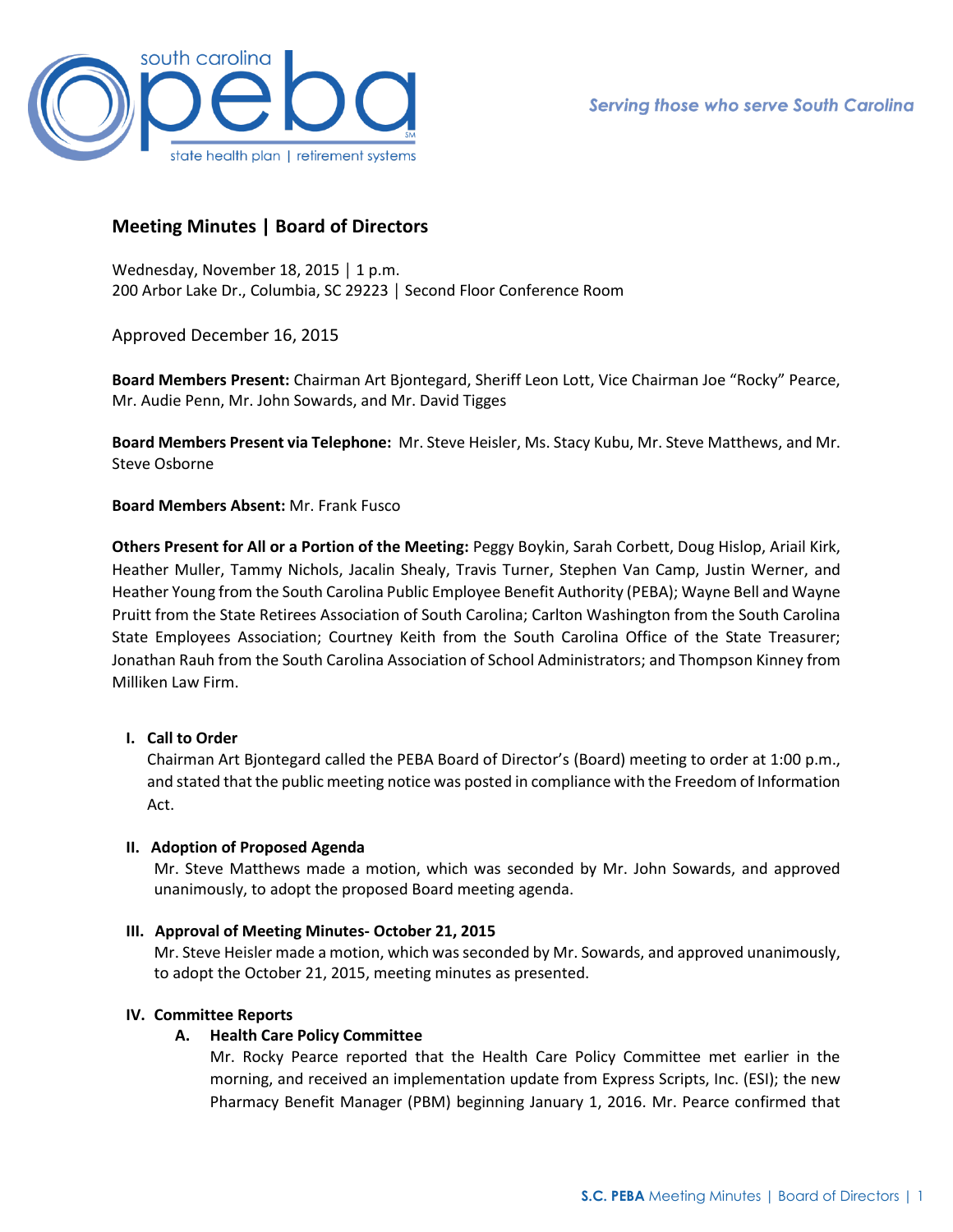the transition is going extremely well, largely in part to increased member communication and closely monitored operations.

Mr. Pearce stated that the Committee also discussed the State Health Plan (SHP) budget requirements for the next three years. Ms. Peggy Boykin, PEBA's Executive Director, added that PEBA has submitted SHP estimated budget requirements for fiscal year 2016-2017, to the Governor's Office, which included maintaining the current level of benefits as well as adding the cost to transition to an Affordable Care Act (ACA) compliant plan.

#### **B. Retirement Policy Committee**

Mr. Sowards reported that the Retirement Policy Committee met on October 21, 2015, to review the investment returns of the defined benefit plan. Mr. Joseph Newton and Mr. Danny White from Gabriel Roeder Smith & Company (GRS), presented information regarding the Plan, and confirmed that the investment return for fiscal year 2015 was approximately 1.60 percent.

Mr. White reported on the projected contribution rates and the unfunded actuarial accrued liability (UAAL) for both SCRS and PORS, and the method for amortizing the UAAL. It was noted that the amortization period must not exceed 30 years.

Mr. White reviewed the experience study process, and advised that the PEBA Board can accept, reject, or modify the recommended assumptions and methods. Assumptions adopted by the PEBA Board are first applied to the July 1, 2016, actuarial valuation.

Mr. White also discussed alternative amortization periods, explained the concept of negative amortization, and illustrated four different alternative interest rate assumptions for SCRS.

Mr. Newton discussed current and alternative structures for providing retirement benefits, and reviewed Act 278 of 2012 legislation, and the changes that impacted current and future SCRS members.

Ms. Boykin stated that the Actuarial Valuations will be discussed at the December 2, 2015, Committee meeting, and the Experience Study should be available in late January 2016. Ms. Boykin added that the South Carolina Retirement System Investment Commission (RSIC) will also attend the December 2, 2015, meeting, and will provide an update on actions taken to address the unsatisfactory investment performance.

#### **C. Finance, Administration, Audit and Compliance (FAAC) Committee**

Mr. Matthews stated that the FAAC Committee met on November 3, 2015, and received as information both the Health Financial Statement, and the SCRS Financial Statement Audits for fiscal year 2014-2015. Mr. Matthews reported that both audit reports are unmodified "clean" opinions with no internal control findings and no deficiencies identified.

Mr. Matthews added that a draft Dashboard Review was also presented to the Committee. After reviewing the dashboard, the Committee noted several items that they would like to include on the dashboard in the future. The Committee also requested that the dashboard be condensed to contain only operational measures that PEBA can internally control, and perhaps adding historical trend data on a yearly basis.